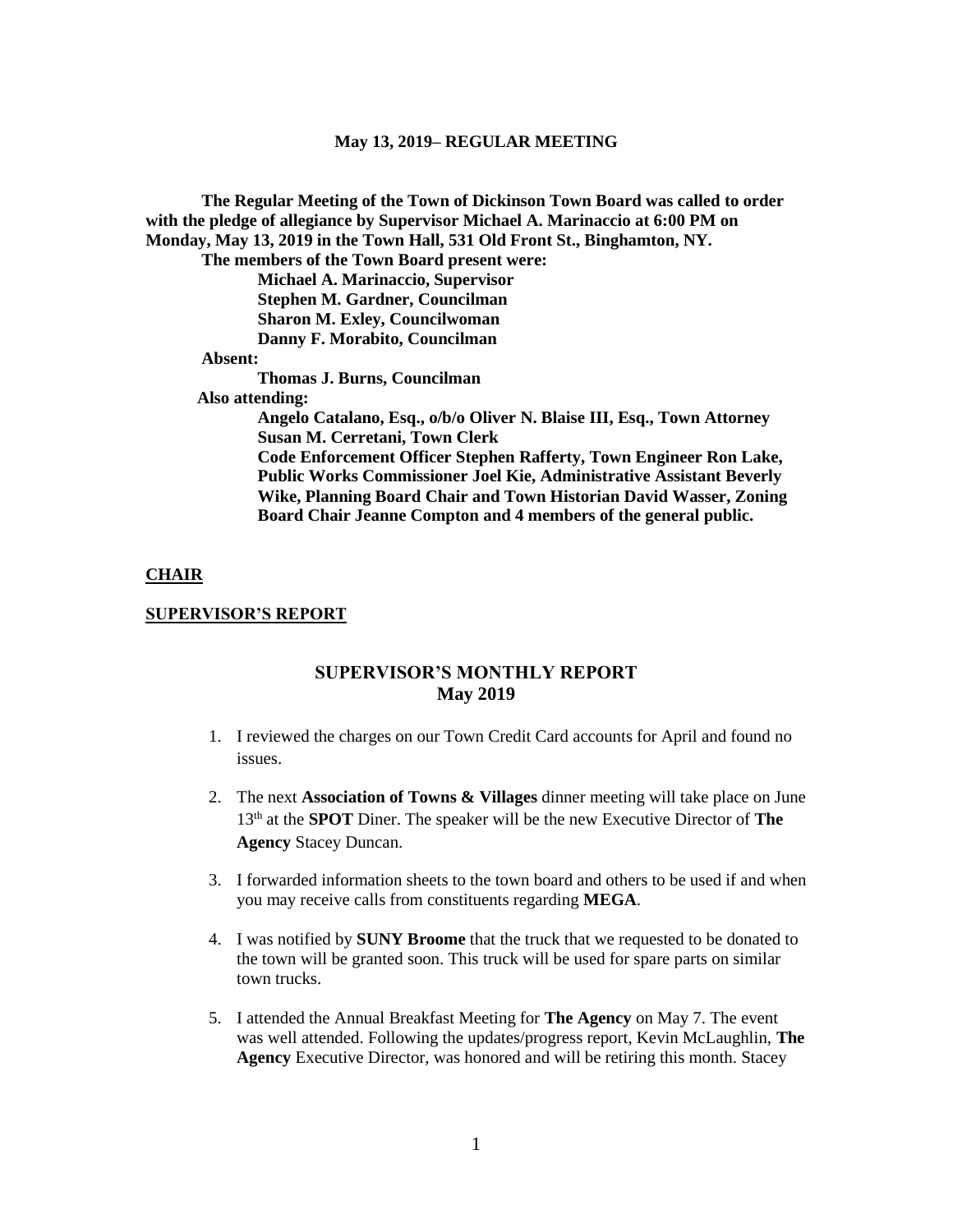Duncan will then become the Executive Director. During the presentation, energy storage was mentioned as a new initiative being developed in our area. I mentioned to Stacey that we were approached by a company to develop a battery storage facility. She would meet for further discussion since this is a relatively new development in our area.

- 6. As I mentioned at the Work Session, The **Annual Color Run** will return to our area this year. The date is July 14, starting in the morning and will take place at the **SUNY Broome Campus**. The walk/run route remains the same as in previous years. I submitted the **NYS Dept. of Transportation** permit on Thursday, May 8 along with the **Broome County Sheriff's** plan.
- 7. The **Sunrise Terrace Association** sent out a newsletter recently informing the residents of the transfer of their building to the town. They also announced that the association will remain intact and listed some various events that will be taking place with locations to be announced.
- 8. Joel and I will attend a conference at **Ithaca College** discussing the relationships between the town supervisor and the highway supervisor and how they impact town operations.
- 9. There was an interesting article recently in the **Press & Sun Guest Viewpoint** written by **Citizens for Broome** illustrating their deep concerns about wind projects in the Towns of Windsor and Sanford. It was in opposition to the windmills and their close proximity to residential area and schools.
- 10. I will be in Albany on Wednesday and Thursday attending the **NYS Association of Towns Annual Board of Directors** organization meeting.
- 11. I attended the Broome County Economic hearings last week. This committee oversees the **Small Cities Grants** applications and our request for funds for the **Sunrise Terrace** Building on the agenda. After answering a few questions, I am pleased to announce that the committee voted unanimously to approve our request for \$30K. This now goes to the full legislature on May 16 for final approval.
- 12. There is going to be a meeting on Tuesday at 10 AM with Terry from **NYSERDA. Battery Storage Project** information will be discussed.

#### **Code Violations Report**: (repeat offenders?)

- **1.** 62 Sowden, large amounts of garbage on front porch
- **2.** 513 Old Front St., white cube truck not permitted.
- **3.** 515 Old Front St., several unlicensed vehicles openly stored.
- **4.** 290 L. Stella Ireland Rd., rugs and furniture at curb, not picked up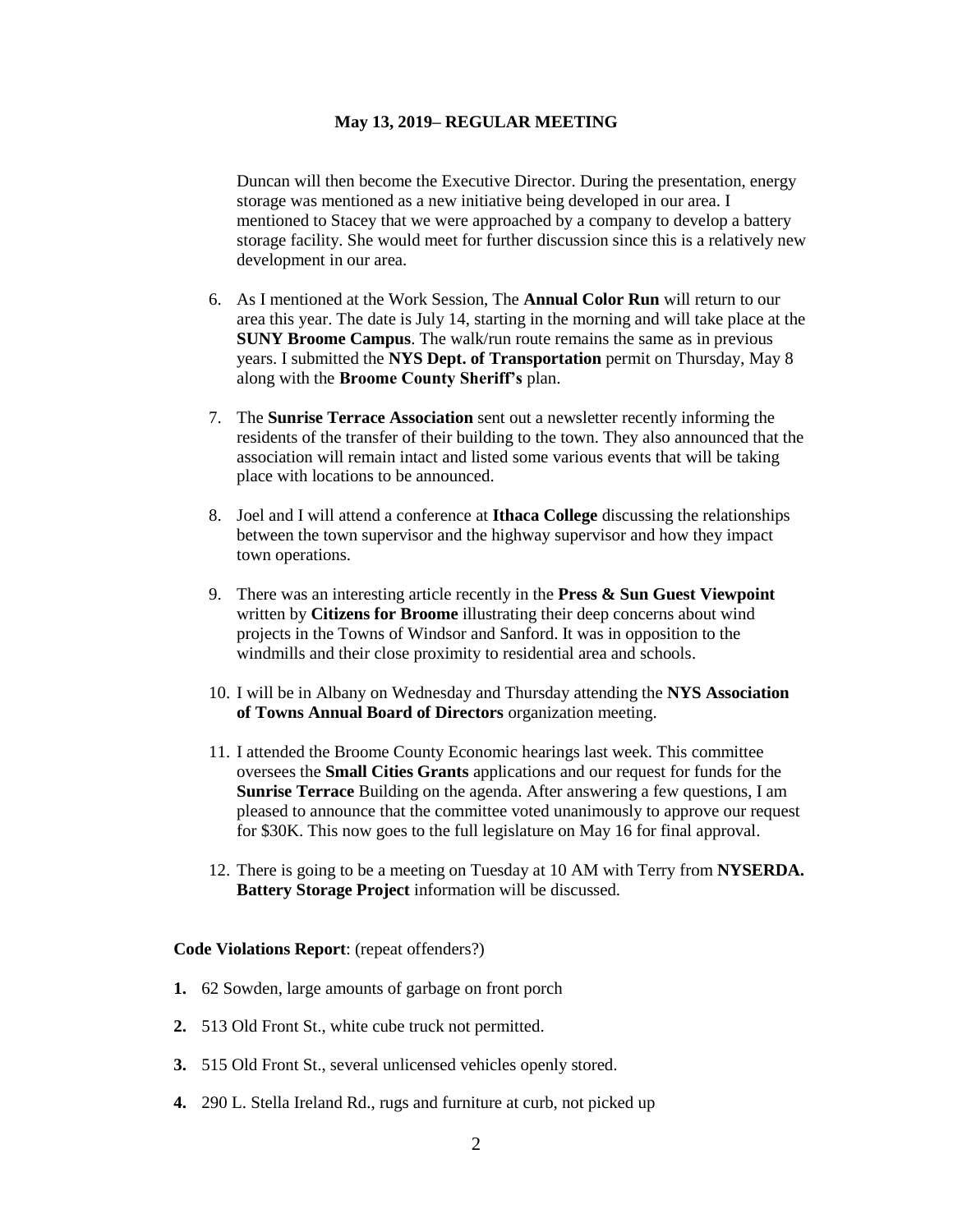# **Dog Control Reports**

The Dog Control Officer report for April for both the town and village has been submitted. 5 calls were addressed. Rabid skunk, stray dogs on Chenango St., L. Stella, Glenwood Rd.

# **NYSEG Warning Letter:** No **NYSEG** warnings issued

**Next Meeting:** The next Board meeting will be on Monday, June 3, 2019 at 5:30 pm.

## **PUBLIC COMMENTS**

Supervisor Marinaccio opened the meeting to public comments.

A resident asked who mows the Sunrise Terrace Little League Field and the grass around the Sunrise Terrace Building. Supervisor Marinaccio replied that the Town Highway crew maintains the grounds. This resident also asked about the **LED** sign located on the **SUNY Broome** Campus. It has been removed and a newer updated sign is going to be installed. The resident hopes that landscaping is installed around the sign as before. A resident complained that motorists are not stopping at the stop sign located at the intersection

of Terrace Drive and Rosedale Drive. Supervisor Marinaccio stated that the Sheriff's Department regularly monitors that intersection and has given out tickets to offenders.

## **COMMITTEE REPORTS**

### • **PUBLIC WORKS**

- o Councilman Gardner reported that the Old State Road water/sewer project is just about complete.
- o Councilman Gardner reported that we will ask for authorization to trade in the John Deere front loader that we purchased 3 years ago for a brand-new vehicle which will be warranted for 3 years. Resolution to follow.

# • **FINANCE**

# o **SUPERVISOR MONTHLY REPORT**

Councilman Morabito made a motion to accept the **March Supervisor** monthly report seconded by Councilman Gardner. All in favor.

# o **TOWN COURT MONTHLY FINANCIAL REPORT**

Councilman Morabito made a motion to accept the Financial Report for the **Town of Dickinson Court** for the month of **March** in the amount of **\$54,811**. Distribution:

> State: \$43,467.00 County: \$475.00 Town: \$10,617.00 Other: \$252.00

On motion of Councilman Morabito and seconded by Councilman Gardner. All in favor.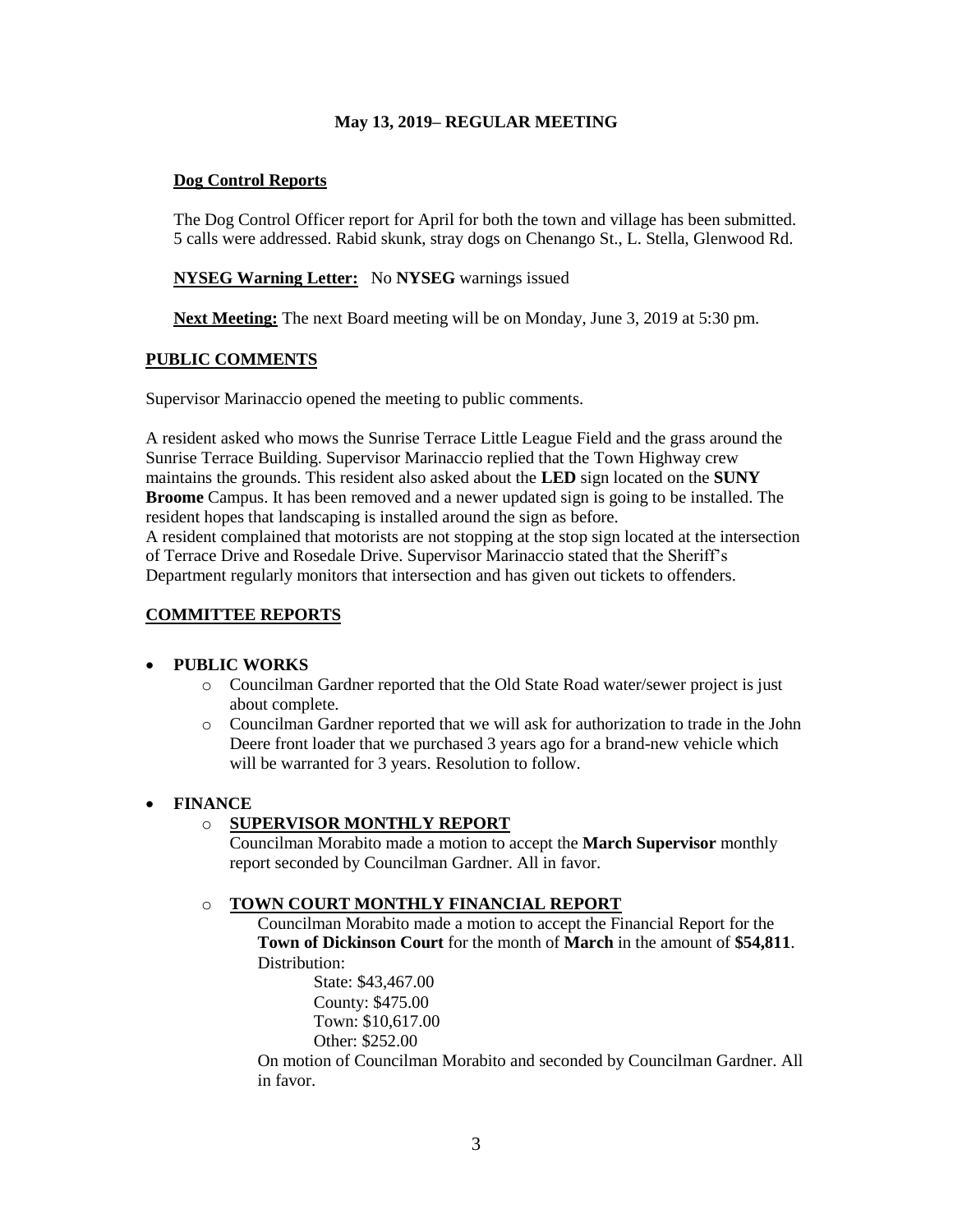### o **TOWN CLERK MONTHLY FINANCIAL REPORT**

Councilman Morabito made a motion to accept the **April Monthly Financial Report** for the **Town Clerk in the amount of \$1,450.32**. On a motion by Councilman Morabito seconded by Councilwoman Exley. All in favor.

| \$22.50    |
|------------|
| \$59.00    |
| \$1,450.32 |
|            |

## **ABSTRACTS FOR APPROVAL**

On Motion from Councilman Morabito, seconded by Councilman Morabito to approve **abstract # 5**, dated **May 13, 2019** in the amount of **\$524,041.70.** Vote Ayes- 4, Nays-0, Absent-1.

> Supervisor Marinaccio voting Aye Councilman Gardner voting Aye Councilwoman Exley voting Aye Councilman Morabito voting Aye Councilman Burns Absent

Unanimously passed and noted as duly adopted.

## **Abstract Summary of Audited Vouchers for Funds respectively in the amount(s) of \$524,041.70.**

### **Voucher #5 for May 2019 year in the amount of \$524,041.70:**

| <b>General Fund</b>          | \$71,613.24  |
|------------------------------|--------------|
| <b>Part Town</b>             | \$76.00      |
| <b>Highway</b>               | \$29,667.89  |
| <b>Fire districts</b>        | \$0.00       |
| <b>Light Districts</b>       | \$5,510.89   |
| <b>Sewer Operating Dist.</b> | \$227,207.51 |
| <b>Water Operating Dist.</b> | \$189,966.17 |

## • **PERSONNEL**

Councilwoman Exley stated that the part time court clerk position will be filled by Lisa Hvatur. Ms. Hvatur comes to the court as a retired Binghamton University employee. Her start date will be May  $16<sup>th</sup>$ . We have a resolution to approve her appointment and a resolution to upgrade the court clerk salaries.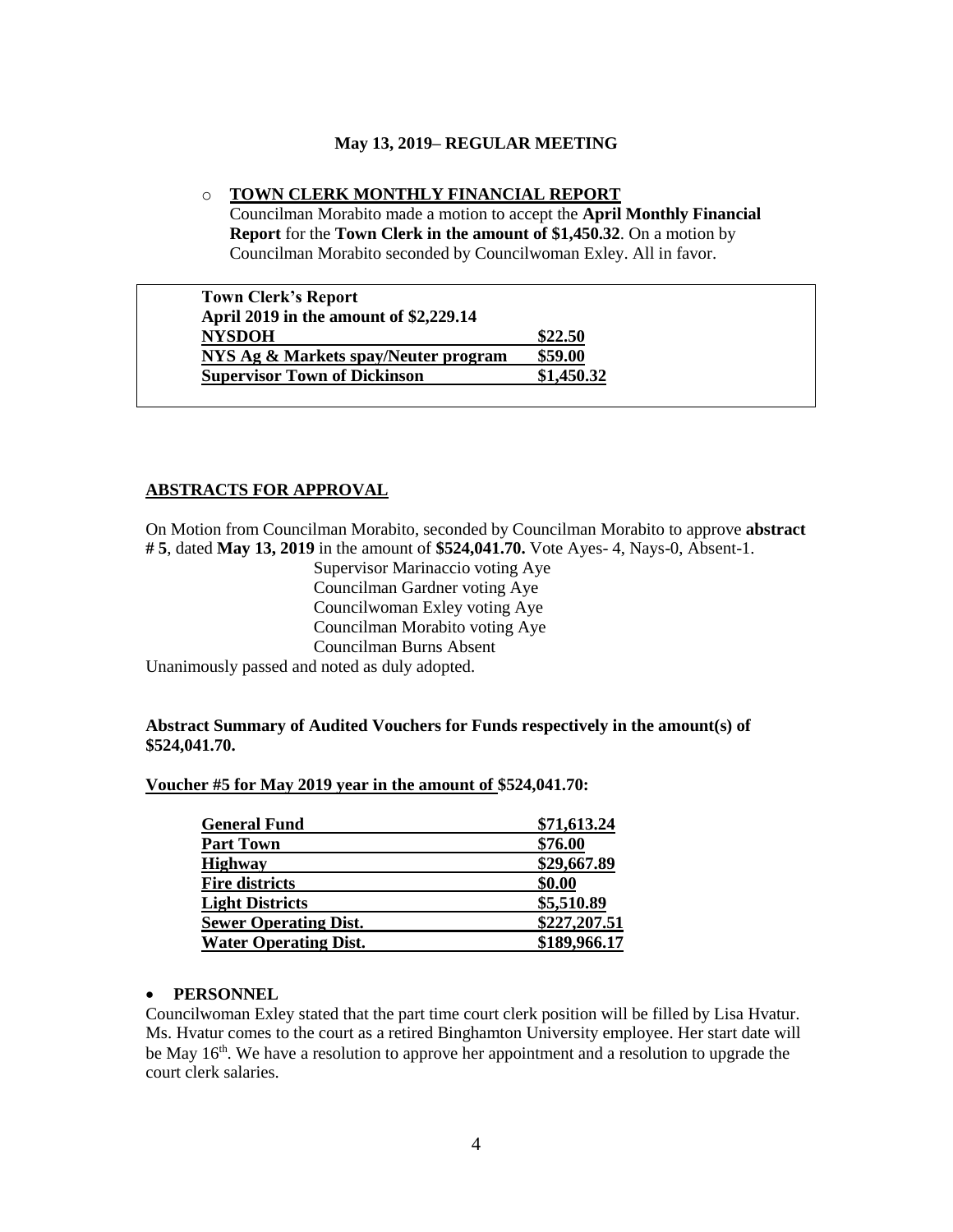### **PLANNING**

o Planning Chair Dave Wasser reported that the next Planning Board meeting will be Monday, May  $20<sup>th</sup>$  at 6 PM.

# **APPROVAL OF MINUTES**

On a motion by Councilwoman Exley seconded by Councilman Gardner to approve the **April 1, 2019 Work Session minutes and the April 8, 2019 Regular Meeting Minutes**. All in favor. Vote-4 Ayes, Nays-0, Absent-1.

# **ATTORNEY**

## **RESOLUTION 2019-11**

The following Resolution was offered by Councilman Gardner, who moved its adoption, seconded by Councilman Morabito to wit:

BE IT RESOLVED, by the Town Board of the Town of Dickinson, Broome County, New York as follows:

## **RESOLUTION: APPROVING PAYMENT AGREEMENT FOR SEWER LATERAL FOR MR. AND MRS. KRISTAN HARSH, 117 ADAMS DRIVE AND AUTHORIZING THE SUPERVISOR TO SIGN.**

The question of adoption of the foregoing Resolution was duly put to a vote on roll call which resulted as follows: All in favor. Vote Ayes –4, Nays – 0, Absent-1. Copy of agreement on file.

> Supervisor Marinaccio voting Aye Councilman Gardner voting Aye Councilwoman Exley voting Aye Councilman Morabito voting Aye Councilman Burns Absent

All in favor.

# **RESOLUTION 2019-12**

The following Resolution was offered by Councilman Gardner, who moved its adoption, seconded by Councilwoman Exley to wit:

BE IT RESOLVED, by the Town Board of the Town of Dickinson, Broome County, New York as follows:

# **RESOLUTION: APPROVING THE HIRING OF LISA HVATUR FOR THE POSITION OF PART TIME COURT CLERK ON THE RECOMMONDATION OF THE JUDGES AND SET THE SALARY/RATE.**

The question of adoption of the foregoing Resolution was duly put to a vote on roll call which resulted as follows: All in favor. Vote Ayes 4, Nays – 0, Absent-1.

Supervisor Marinaccio voting Aye Councilman Gardner voting Aye Councilwoman Exley voting Aye Councilman Morabito voting Aye Councilman Burns Absent

All in favor.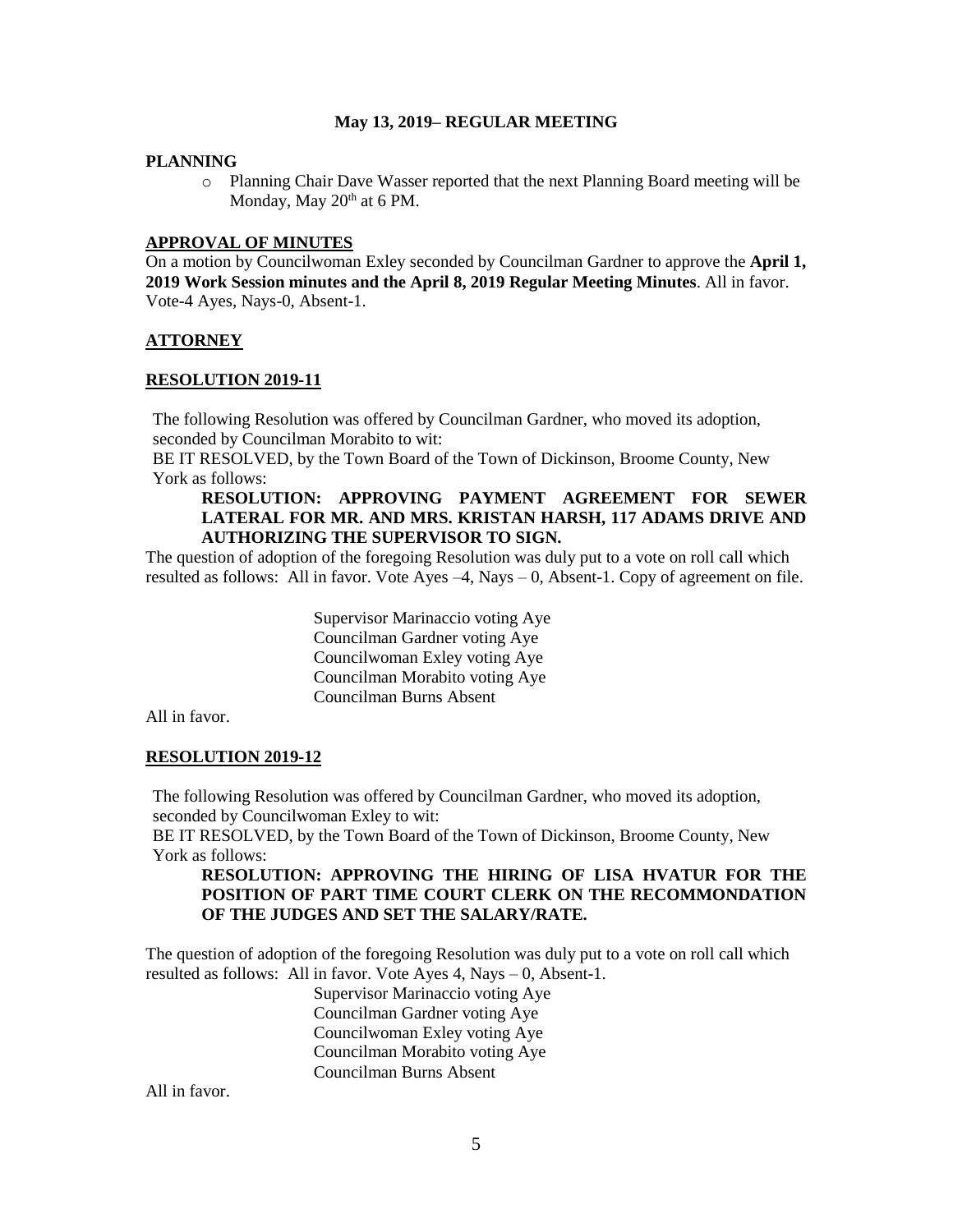#### **RESOLUTION 2019-13**

The following Resolution was offered by Councilman Morabito who moved its adoption, seconded by Councilwoman Exley to wit:

BE IT RESOLVED, by the Town Board of the Town of Dickinson, Broome County, New York as follows:

# **RESOLUTION: APPROVING THE SALARY/RATES FOR THE COURT CLERKS. KENDRA IANNONE AT \$40,000/YEAR, CATHY BOBOURKA AT \$18.00 /HR., AND LISA HVATUR AT \$17.50/HR.**

The question of adoption of the foregoing Resolution was duly put to a vote on roll call which resulted as follows: All in favor. Vote Ayes  $-4$ , Nays  $-0$ , Absent-1.

> Supervisor Marinaccio voting Aye Councilman Gardner voting Aye Councilwoman Exley voting Aye Councilman Morabito voting Aye Councilman Burns Absent

All in favor.

## **RESOLUTION 2019-14**

The following Resolution was offered by Councilman Gardner who moved its adoption, seconded by Councilman Morabito to wit:

BE IT RESOLVED, by the Town Board of the Town of Dickinson, Broome County, New York as follows:

### **RESOLUTION: APPROVING THE PURCHASE OF A 2019 JOHN DEERE 444K LOADER FOR THE SUM OF \$8,785.59.**

The question of adoption of the foregoing Resolution was duly put to a vote on roll call which resulted as follows: All in favor. Vote Ayes  $-4$ , Nays  $-0$ , Absent-1.

> Supervisor Marinaccio voting Aye Councilman Gardner voting Aye Councilwoman Exley voting Aye Councilman Morabito voting Aye Councilman Burns Absent

All in favor.

#### **NORTH ELY STREET DEED**

Attorney Catalano stated that the North Ely Street deed is being worked on by his colleague Attorney Keegan Coughlin and should be completed within two to three weeks.